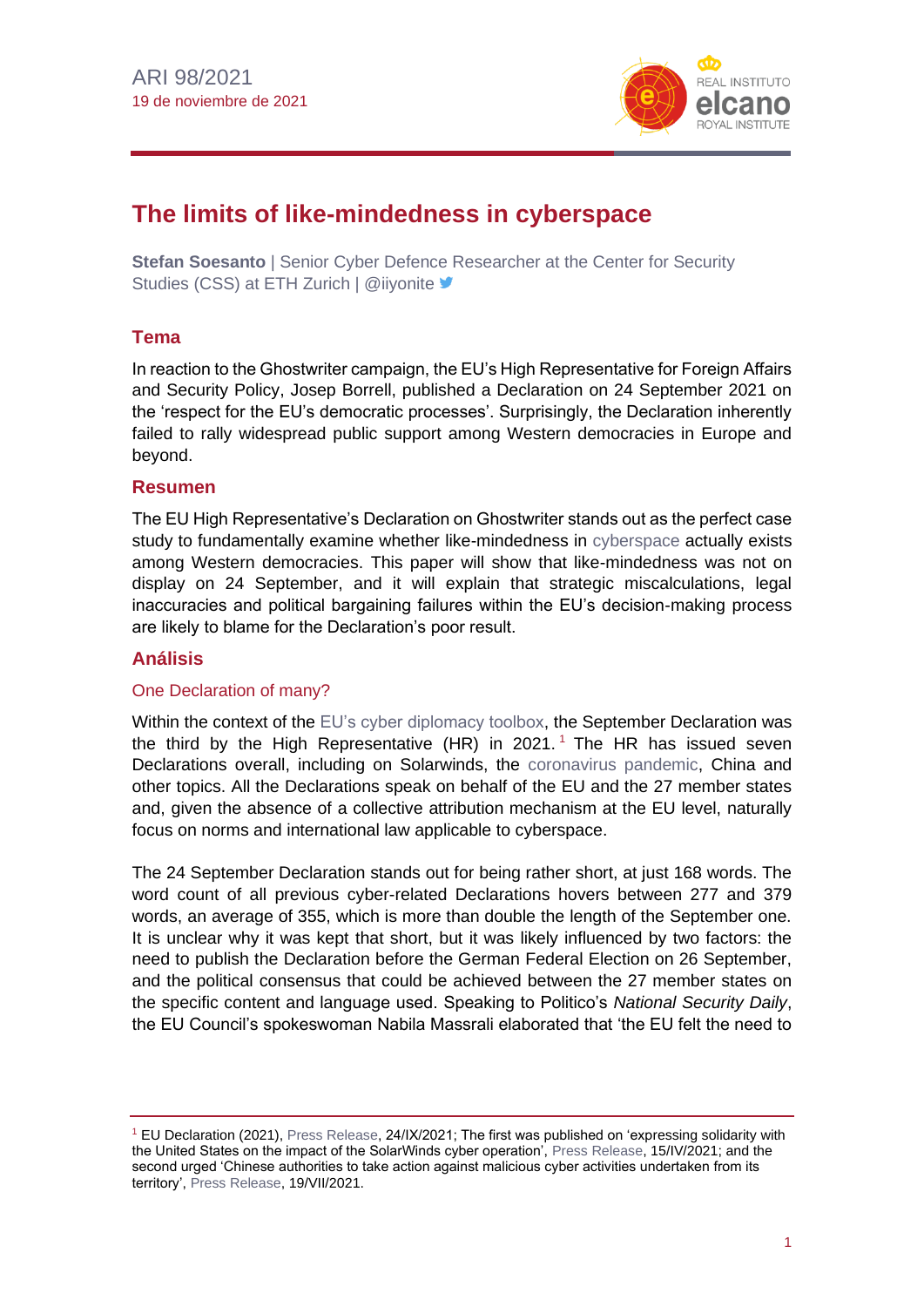put out a statement after Germany, in the course of normal discussions, declared it was under cyberthreat from Russia'.<sup>2</sup>

The discussion on the HR's Declaration was likely introduced into the EU Council's Horizontal Working Party on Cyber Issues (HWPCI) on 15 September under the agenda item ['Cyber Diplomacy Toolbox'.](http://www.realinstitutoelcano.org/wps/portal/rielcano_es/contenido?WCM_GLOBAL_CONTEXT=/elcano/elcano_es/zonas_es/comentario-arteaga-sanciones-contra-los-ciberataques-la-ue-ensena-las-unas) Two subsequent HWPCI meetings on 17 and 22 September resulted in commencing the Council's silent procedure and allowed the subsequent publication of the Declaration on the  $24<sup>th</sup>$ . Thus, the Declaration was adopted within nine days.

Contrasting this with the HR's 15 April Declaration on SolarWinds, for instance, the speed of the HWPCI procedure was not unusual. The discussion on the SolarWinds Declaration was introduced to the HWPCI on 18 March –also under the agenda item 'Cyber Diplomacy Toolbox'–. Three subsequent meetings were held on the topic on 22, 24 and 26 March.<sup>3</sup> Overall, it took the HWPCI just eight days to arrive at a consensus.

Looking back at the HR's four Declarations in 2019 and 2020, it can easily be seen that they were all phrased in very general terms by, for instance, urging 'actors to stop undertaking such malicious activities' and expressing 'concern about the cyber-attack' against Georgia. Thus, they never called out specific actors or governments as threats, nor were they used for public attribution purposes. This slowly changed in 2021, with the 15 April Declaration noting that 'the SolarWinds cyber operation, which, the United States assesses, has been conducted by the Russian Federation'.<sup>4</sup> While the EU did not put forward its own attribution assessment on SolarWinds, it was nonetheless unprecedented for the HR to cite a third-party attribution assessment –particularly by a non-EU member state–. The HR's Declaration of 19 July on China pushed this move further along by mentioning for the first time ever two specific Chinese threat actor groups (APT40 and APT31) that have been targeting 'government institutions and political organisations in the EU and member states, as well as key European industries'.<sup>5</sup> While the 19 July Declaration abstained from establishing a direct attribution link between these groups and the Chinese government –by merely stating that these activities 'have been conducted from the territory of China'– the Declaration inched much closer to a collective EU attribution statement than any previous Declaration.

The 24 September Declaration is the latest progression in this process by stating that 'some EU Member States have observed malicious cyber activities, collectively designated as Ghostwriter, and associated these with the Russian state'. The only tweaks that would be necessary to turn this Declaration into a collective EU attribution statement would be to change the word 'some' into 'all' EU member states and move from 'associated these [activities] with' to 'attributed these [activities] to the Russian state'. It might even be sufficient to merely point to a 'majority' of EU members states if (a) the voting mechanism in the EU Council on actions taken within the context of the

<sup>2</sup> Alexander Ward (2021), ['Progressive foreign policy's big week',](https://www.politico.com/newsletters/national-security-daily/2021/09/24/progressive-foreign-policys-big-week-494467) *Politico*, 24/IX/2021.

<sup>3</sup> HWPCI (2021)[, CM 2283/21,](https://data.consilium.europa.eu/doc/document/CM-2283-2021-INIT/en/pdf) 16/III/2021; [CM 2342/21](https://data.consilium.europa.eu/doc/document/CM-2342-2021-INIT/en/pdf) and [CM 2343/21,](https://data.consilium.europa.eu/doc/document/CM-2343-2021-INIT/en/pdf) 18/III/2021; and [CM 2410/21,](https://data.consilium.europa.eu/doc/document/CM-2410-2021-INIT/en/pdf) 25/III/2021.

<sup>4</sup> EU Declaration (2021), [Press Release,](https://www.consilium.europa.eu/en/press/press-releases/2021/04/15/declaration-by-the-high-representative-on-behalf-of-the-european-union-expressing-solidarity-with-the-united-states-on-the-impact-of-the-solarwinds-cyber-operation/) 15/IV/2021.

<sup>5</sup> EU Declaration (2021), [Press Release,](https://www.consilium.europa.eu/en/press/press-releases/2021/07/19/declaration-by-the-high-representative-on-behalf-of-the-eu-urging-china-to-take-action-against-malicious-cyber-activities-undertaken-from-its-territory/) 19/VII/2021.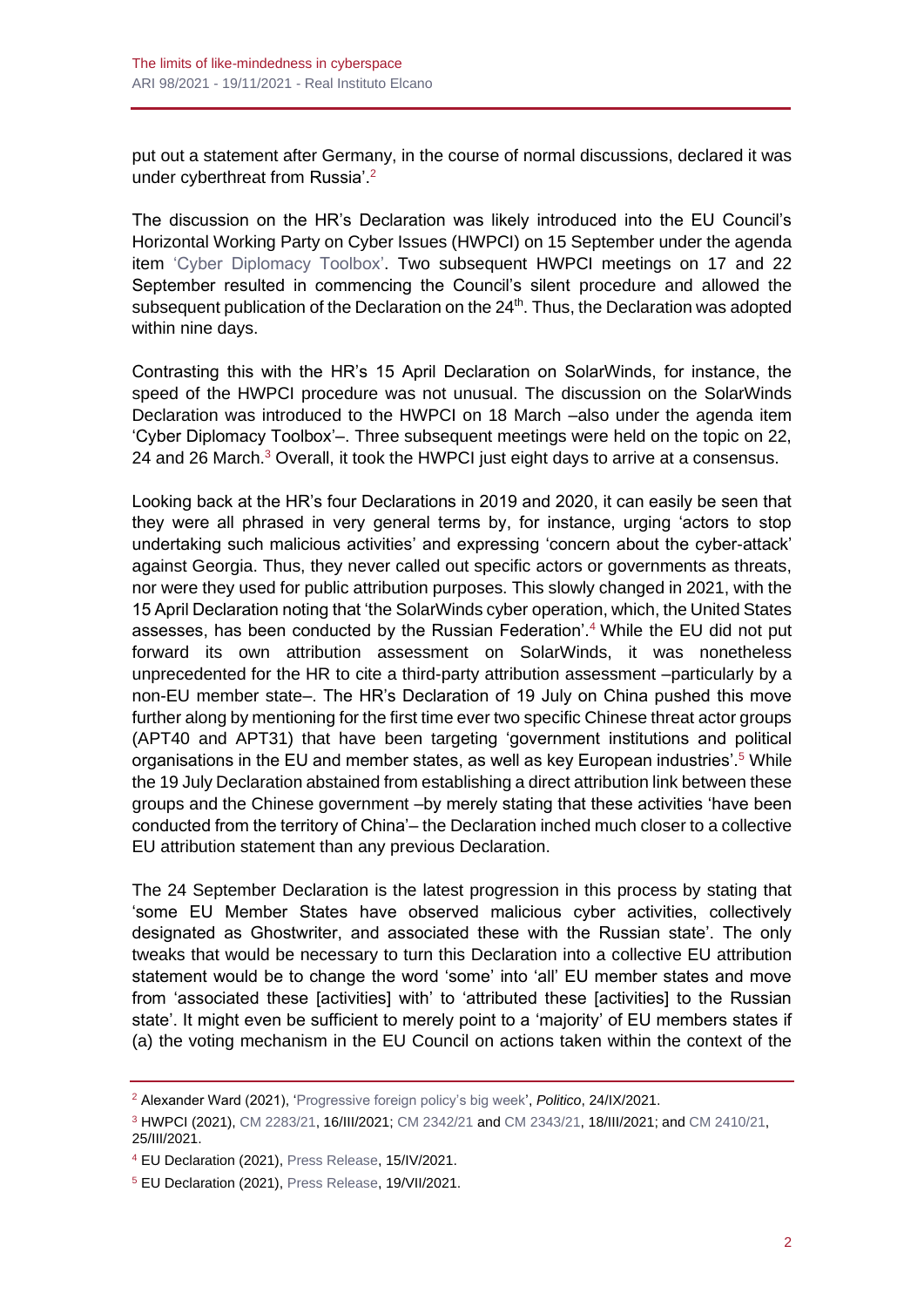EU cyber diplomacy toolbox is changed to qualified majority voting –as envisioned in the EU's Cybersecurity Strategy for the Digital Decade–, and (b) if the EU moves away from viewing attribution as a sovereign political decision towards a national prerogative of the individual member states. It remains to be seen whether the EU Council will make the final leap. Given the current trajectory, the next HR Declaration could very well turn into a collective EU public attribution statement.

#### Ghostwriter targeting Poland and Lithuania

Published in July 2020, Fireye/Mandiant's first report on Ghostwriter assessed with moderate confidence that the activity set they identified –based on 14 incidents– was part of a broader influence campaign that has been going on since at least March 2017.<sup>6</sup> While FireEye did not attribute the campaign to a specific threat actor, the activity set's behaviour was 'aligned with Russian security interests, primarily seeking to foment distrust of US and NATO troops in Europe by portraying their presence as aggressive and dangerous to local populations and to undermine military relations between NATO members'. Ghostwriter's targets between March 2017 and May 2020 included Poland, Lithuania and to some extent Latvia. In terms of tactics, Ghostwriter's preference was to leverage 'website compromises or spoofed email accounts to disseminate fabricated content' and leverage 'multi-use inauthentic personas with developed histories, or single use personas impersonating real individuals or behind which at least some effort has been made to make them appear authentic, on a specific set of core platforms'. As FireEye carefully explains, this tactical behaviour makes Ghostwriter's activity distinctly different from the supposedly Russian influence campaign known as 'Secondary Infektion', which has been exposed over the years.<sup>7</sup> The Polish government's initial reaction to the Ghostwriter campaign was limited to combatting the spread of disinformation by releasing official government statements on 23 April and 28 May 2020.<sup>8</sup>

Mandiant's second report, published in April 2021, detected an additional 20 operations that fit Ghostwriter's activity set, pushing the campaign's earliest discovery back to 8 July  $2016.9$  Out of these 20 operations, 10 were aimed at Poland, seven at Lithuania and the rest at Ukraine and the Baltics in general. Almost all of the operations aimed at Poland were detected between October 2020 and March 2021. Mandiant concluded that Ghostwriter expanded its narratives and targeting processes by 'heavily leverag[ing] the compromised social media accounts of Polish officials on the political right to publish content seemingly intended to create domestic political disruption in Poland rather than foment distrust of NATO'. Notably, Mandiant also explained that based on recently obtained technical evidence, they now 'assess with high confidence that UNC1151, a suspected state-sponsored cyber espionage actor that engages in credential harvesting and malware campaigns, conducts at least some components of Ghostwriter influence activity'.

<sup>6</sup> FireEye/Mandiant (2020), ['Ghostwriter](https://www.fireeye.com/content/dam/fireeye-www/blog/pdfs/Ghostwriter-Influence-Campaign.pdf) Influence Campaign', July.

<sup>7</sup> DFRLab (2019), ['Operation Secondary Infektion',](https://www.atlanticcouncil.org/wp-content/uploads/2019/08/Operation-Secondary-Infektion_English.pdf) Atlantic Council, 22/VI/2019.

<sup>&</sup>lt;sup>8</sup> Gov.pl (2021), ['Atak dezinformacyjny na Polskę'](https://www.gov.pl/web/sluzby-specjalne/atak-dezinformacyjny-na-polske), 23/IV/2021; Gov.pol (2021), 'Kolejny atak informacyjny [na Polskę',](https://www.gov.pl/web/sluzby-specjalne/kolejny-atak-informacyjny-na-pl) 28/V/2021.

<sup>&</sup>lt;sup>9</sup> Fireye/Mandiant (2021), ['Ghostwriter update'](https://content.fireeye.com/web-assets/rpt-unc1151-ghostwriter-update), April, p. 14.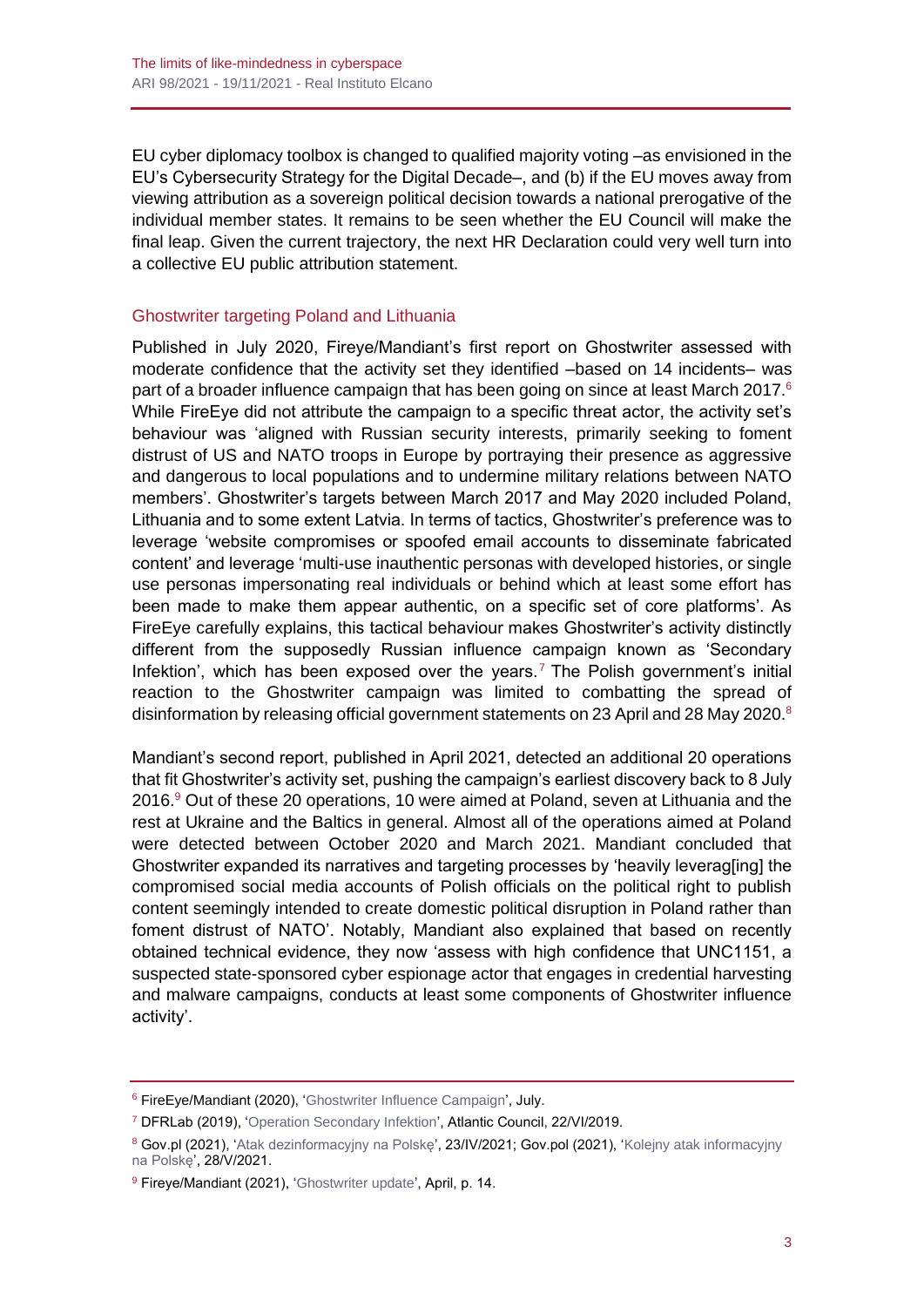In early June, the Polish Prime Minister's chief of staff Michał Dworczyk reported to the state services that he and his wife's private email and social media accounts had been broken into. Email conversations from Dworczyk's inbox subsequently appeared on two Telegram channels.<sup>10</sup> Dworczyk offered his resignation to Prime Minister Morawiecki, who refused, saying that he had not lost confidence in him. The incident kicked off a host of government meetings as the sheer size of the phishing campaign became apparent. On 16 June, government spokesperson Piotr Mueller noted in a press conference that 'in the coming weeks, the whole of Poland, as a political class, regardless of political colours, we will be the subject of a disinformation attack'.<sup>11</sup> Two days later, Poland's ruling party leader, Jarosław Kaczyński, released a written statement to the effect that 'Poland's top officials, ministers, lawmakers of various political stripes were subject to a cyber attack. […] The analysis of our services and the special services of our allies allows for a clear statement that the cyberattack was carried out from the territory of the Russian Federation'.<sup>12</sup> On the same day, Prime Minister Morawiecki said that Poland's security services were scrambling to 'secure the many inboxes' of ranking politicians victimised by an 'external hack cooked up at the Kremlin'.<sup>13</sup> On 22 June 2021 Stanislaw Zaryn, spokesperson for the Minister coordinating Poland's Special Services, put out a written statement explaining that 4,350 Polish email users –of which over 100 accounts belonged to current and former government officials– were the target of a recent social engineering attack. Poland's Internal Security Agency and the Military's Counterintelligence Service assessed that UNC1151 was responsible for the attacks, and that it was part of the Ghostwriter campaign.<sup>14</sup> The statement goes on to note that 'the secret services have reliable information at their disposal' that connects UNC1151 to 'the activities of the Russian secret services'.

According to Polskie Radio, 'in June, after the attack, Poland requested a response from the European Union using its cyber diplomacy toolbox'. <sup>15</sup> Warsaw notably sought condemnation of the attacks during the European Council summit on 24-25 June. Indeed, the EU Summit's conclusion does include one item that broadly 'condemns recent malicious cyber activities against Member States, including in Ireland and Poland. It invites the Council to explore appropriate measures within the framework of the cyber diplomacy toolbox'.<sup>16</sup>

The GhostWriter campaign against Poland might have been subsequently discussed in the HWPCI on 28 June, 7 July and 13 July –under the agenda item 'Cyber Diplomacy Toolbox: Discussion'-.<sup>17</sup> The topic disappeared from the HWPCI agenda afterwards with no action taken at the EU level. From the outside, it seemed that Warsaw was unable to

<sup>&</sup>lt;sup>10</sup> Ana Wolska (2021), ['More emails of Poland's PM office head Dworczyk leaked'](https://www.euractiv.com/section/politics/short_news/more-emails-of-polands-pm-office-head-dworczyk-leaked/), 16/VI/2021.

<sup>11</sup> Piotr Mueller (2021), ['Poland faces disinformation campaign says gov' spokeperson',](https://www.pap.pl/en/news/news%2C892700%2Cpoland-faces-disinformation-campaign-says-gov-spokesperson.html) Polish Press Agency, 16/VI/2021.

<sup>12</sup> Gov.pl (2021), ['Oświadczenie Wiceprezesa Rady Ministrów Przewodniczącego Komitetu ds.](https://www.gov.pl/web/premier/oswiadczenie-wiceprezesa-rady-ministrow-przewodniczacego-komitetu-ds-bezpieczenstwa-narodowego-i-spraw-obronnych-jaroslawa-kaczynskiego2)  [Bezpieczeństwa Narodowego i spraw Obronnych Jarosława Kaczyńskiego'](https://www.gov.pl/web/premier/oswiadczenie-wiceprezesa-rady-ministrow-przewodniczacego-komitetu-ds-bezpieczenstwa-narodowego-i-spraw-obronnych-jaroslawa-kaczynskiego2), 18/VI/2021.

<sup>&</sup>lt;sup>13</sup> RFERL (2021), ['Poles blame Kremlin for "unprecedented" cyberattack on senior officials'](https://www.rferl.org/a/poland-russia-cyberattack-officials/31315816.html), 19/VI/2021.

<sup>14</sup> Gov.pl (2021), ['Findings regarding hacker attacks'](https://www.gov.pl/web/sluzby-specjalne/findings-regarding-hacker-attacks), 22/VI/2021.

<sup>15</sup> Radio Poland (2021), ['EU slams Russia for cyberattacks',](https://www.polskieradio.pl/395/7785/Artykul/2814112,EU-slams-Russia-for-cyberattacks) 25/IX/2021.

<sup>16</sup> European Council (2021), [Conclusions EUCO 7/21,](https://www.consilium.europa.eu/media/50763/2425-06-21-euco-conclusions-en.pdf) 25/VI/2021.

<sup>17</sup> HWPCI (2021)[, CM 2780/21,](https://data.consilium.europa.eu/doc/document/CM-3780-2021-INIT/en/pdf) 25/VI/2021; [CM 3867/2/21 Rev2,](https://data.consilium.europa.eu/doc/document/CM-3867-2021-REV-2/en/pdf) 6/VII/2021[; CM 3989/21,](https://data.consilium.europa.eu/doc/document/CM-3989-2021-INIT/en/pdf) 12/VII/2021.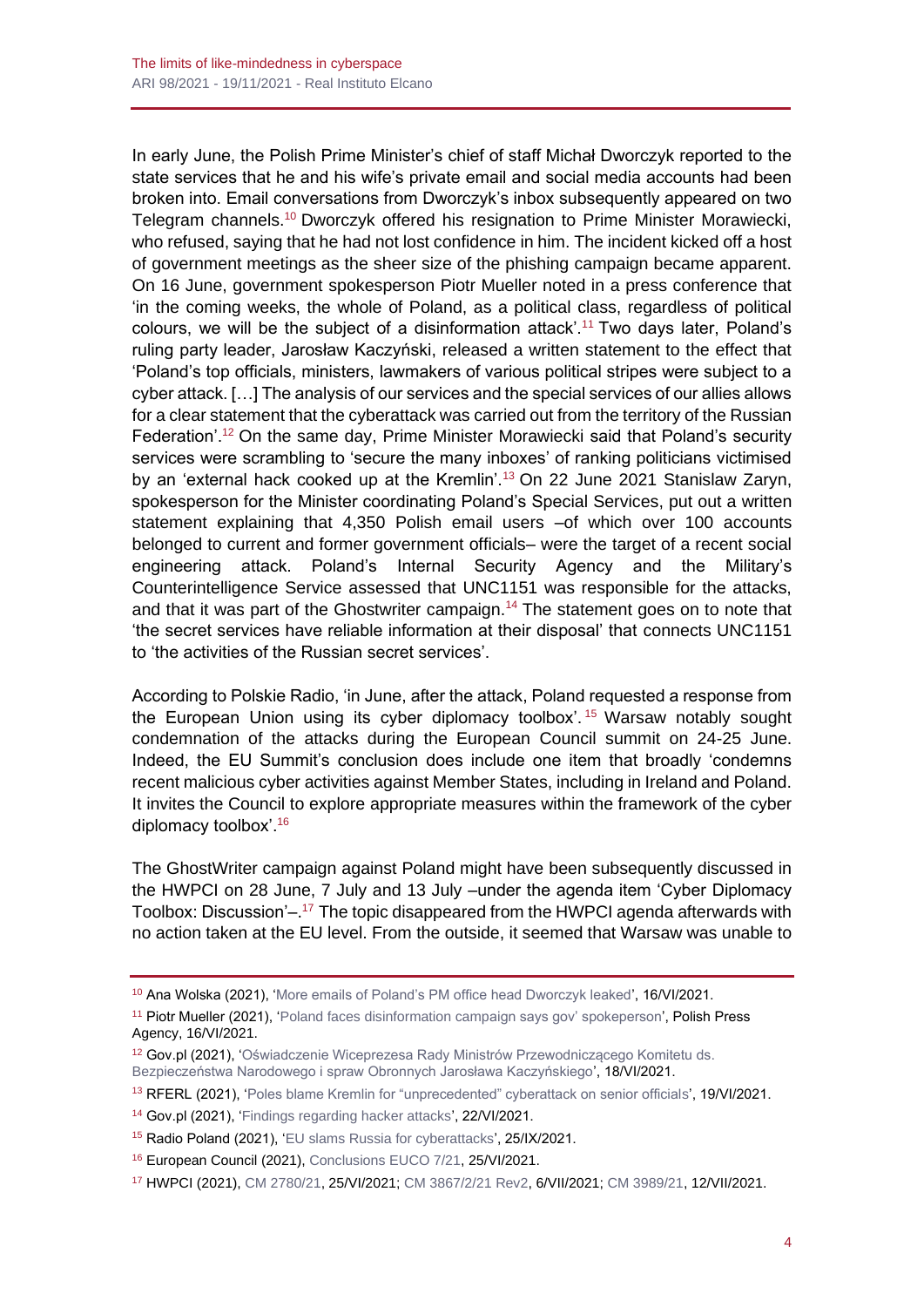achieve a political consensus on the shared situational awareness among the 27 member states. It is unclear why that was the case, but according to a senior EU Commission official cited by Politico, 'the information [Poland] passed [to the EU] didn't shed new light on the [attribution] situation'.<sup>18</sup> If true, then the Polish government either did not pass all the relevant intelligence on Ghostwriter to the EU, or the EU members deemed the quality of the intelligence supplied by Warsaw sub-par. These issues notwithstanding, in hindsight, the HWPCI's decision to do nothing at all was likely a political mistake. The failure to act does open up the question as to whether the intelligence sharing and political bargaining process underlying the EU cyber diplomacy toolbox is politically unworkable for some EU countries. In addition, it raises doubts as to whether the Union's aspiration of a common EU threat perception and situational awareness in cyberspace is actually able to objectively reflect the geopolitical realities as perceived by the individual member states.

Warsaw also apparently took the Ghostwriter issue to NATO. On 18 June, the Ministry responsible for the coordination of Poland's Special Services noted that 'I would like to inform you that the Internal Security Agency sent to the special services of NATO member states information on cyberattacks carried out against Poland'.<sup>19</sup> The following day the Polish Press Agency quoted a NATO HQ source saying that the North Atlantic Council 'will discuss the matter, probably next week'.<sup>20</sup> It is unknown whether the meeting actually took place or whether any conclusions were reached as NATO never released a public statement on Ghostwriter.

#### Ghostwriter targeting Germany

In contrast to Poland's fruitless efforts on the EU level, the German course of action yielded very different results. On 26 March 2021 the German news magazine *Der Spiegel* reported that seven members of Parliament and 31 members of various state parliaments were targeted by a phishing campaign suspected to be conducted by Ghostwriter. According to *Der Tagesspiegel*, the campaign was run against the parliamentarians' private GMX and T-online email accounts rather than their official Bundestag ones. The German Federal Office for the Protection of the Constitution (BfV) and the Federal Office for Information Security (BSI) detected the phishing campaign early on and informed potential victims.<sup>21</sup> Ghostwriter apparently did not stop its phishing campaigns over the subsequent months and even increased its efforts at the end of August in the run up to the German federal election on 26 September.

In early September the German government had enough. State secretary Miguel Berger passed a protest note directly to the Russian Deputy Foreign Minister Vladimir Titov at a meeting of the German-Russian High Working Group on Security Policy. And Andrea Sasse –spokeswoman for the German Foreign Ministry– publicly confirmed that a protest was lodged and acknowledged for the first time that 'the German government has reliable information on the basis of which Ghostwriter activities can be attributed to cyber-actors

<sup>18</sup> Zosia Wanat (2021), ['Leaked email scandal engulfs Poland's political elite',](https://www.politico.eu/article/leaked-email-scandal-engulfs-poland-political-elite-mails-hacking/) *Politico*, 24/VI/2021.

<sup>19</sup> Gov.pl (2021), ['Findings regarding hacker attacks'](https://www.gov.pl/web/sluzby-specjalne/findings-regarding-hacker-attacks), 22/VI/2021.

<sup>&</sup>lt;sup>20</sup> PAP.pl (2021), ['NATO to investigate cyber-attacks on Poland'](https://www.pap.pl/en/news/news%2C894609%2Cnato-investigate-cyber-attacks-poland-source.html), 19/VI/2021.

<sup>21</sup> Der Tagesspiegel (2021), ['Russische Hacker schicken deutschen Politikern Phishing-Mails'](https://www.tagesspiegel.de/politik/cyberattacke-auf-bundestagsabgeordnete-russische-hacker-schicken-deutschen-politikern-phishing-mails/27045516.html), 26/III/2021.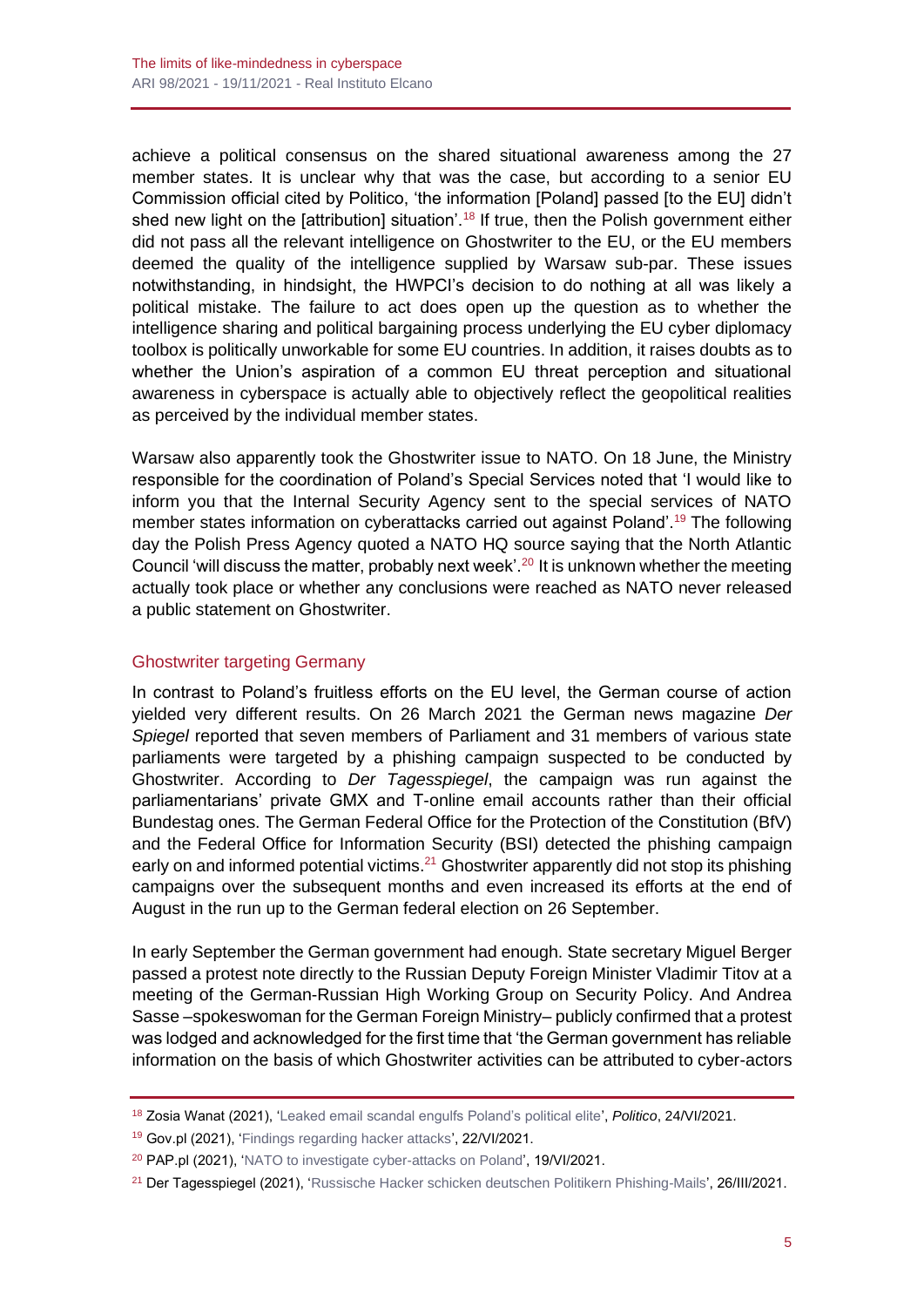of the Russian state and, specifically, Russia's GRU military intelligence service'.<sup>22</sup> Later, *Tagesschau* exclusively reported that the German Public Prosecutor General opened up a preliminary investigation into the Ghostwriter attacks based on a dossier compiled by the BfV, which assessed with a high degree of confidence that the GRU is behind the Ghostwriter campaigns targeting Germany.<sup>23</sup> On 15 September the Ghostwriter issue was introduced into the HWPCI and nine days later the EU High Representative published his Declaration. As the time of writing, it is unknown whether Ghostwriter successfully breached any inboxes of the targeted German politicians. In contrast to Poland, so far, no examples have publicly surfaced in Germany of Ghostwriter leaking emails, compromising websites, spoofing accounts or disseminating fabricated content.

#### Aftermath and like-mindedness

As far as the Polish Ministry of Foreign Affairs is concerned, the official narrative is that 'in June, Poland requested that the EU use its cyber diplomacy tools. Germany addressed a similar request in early September. These steps have resulted in the EU Declaration published today [...]'.<sup>24</sup> The Polish Permanent Representation to the EU put it even more bluntly by tweeting on 24 September that 'at our request, Russia's cyberattacks and disinformation activities aimed at Poland and other EU countries evoke a strong response'.<sup>25</sup> Given the timeline in question and the evidence at hand, it is almost certain that Warsaw is trying to portray itself as the primary mover at the EU level that led to the publication of the HR's Declaration –even though it was not–.

Interestingly, the Texas-based threat intelligence company Prevailion published a report on 1 September 2021, which identified 83 previously unknown domains as being part of UNC1511's campaign. Prevailion separated the domains into two clusters: 52 domains that it assesses with high confidence to be part of the UNC1511 infrastructure, and 31 domains with moderate confidence.  $26$  While the high confidence cluster 'appears designed to capture login credentials for official and personal accounts of Polish and Ukrainian audiences', it also included phishing domains that 'were intended to gain login credentials for members of the French Defence Ministry's DICoD [Data, Information and Communication Digital service]'.<sup>27</sup> At the time of writing, it is unknown whether any accounts of French defence personnel were successfully breached by UNC1151. It is also unclear whether the French government took a particularly strong view of Ghostwriter when the issue was raised by the Germans in the EU Council. Given that the GRU notably targeted President Macron's political party in the run up to the 2017 French presidential election, it could be presumed that the German push for a Declaration in the run up to the German federal election was supported by Paris.<sup>28</sup> Judging the French government by the behaviour of its official social media accounts,

<sup>23</sup> Florian Flade (2021), ['Verfahren wegen Hackerattacken'](https://www.tagesschau.de/investigativ/ndr-wdr/gba-russland-cyberangriffe-101.html), *Tagesschau*, 9/IX/2021.

<sup>&</sup>lt;sup>22</sup> Geir Moulson (2021), ['Germany protests to Russia over pre-election cyberattacks',](https://apnews.com/article/technology-europe-russia-elections-germany-26ea77a3b96b94d5760aab48c9dfc008) AP News, 6/IX/2021.

<sup>24</sup> Gov.pl (2021), ['Polish MFA statement'](https://www.gov.pl/web/diplomacy/polish-mfa-statement), 24/IX/2021.

<sup>25</sup> [https://twitter.com/PLPermRepEU/status/1441352154388869120.](https://twitter.com/PLPermRepEU/status/1441352154388869120)

<sup>&</sup>lt;sup>26</sup> Prevailion (2021), ['Diving deep into UNC1151's infrastructure: Ghostwriter and beyond'](https://www.prevailion.com/diving-deep-into-unc1151s-infrastructure-ghostwriter-and-beyond/), 1/XI/2021. <sup>27</sup> Ibid.

<sup>28</sup> United Stated District Court (2020), ['United States of America v. Yuriy Sergeyevich Andrienko](https://www.justice.gov/opa/press-release/file/1328521/download?source=email) *et al*.', Western District of Pennsylvania, 15/X/2020, p. 3.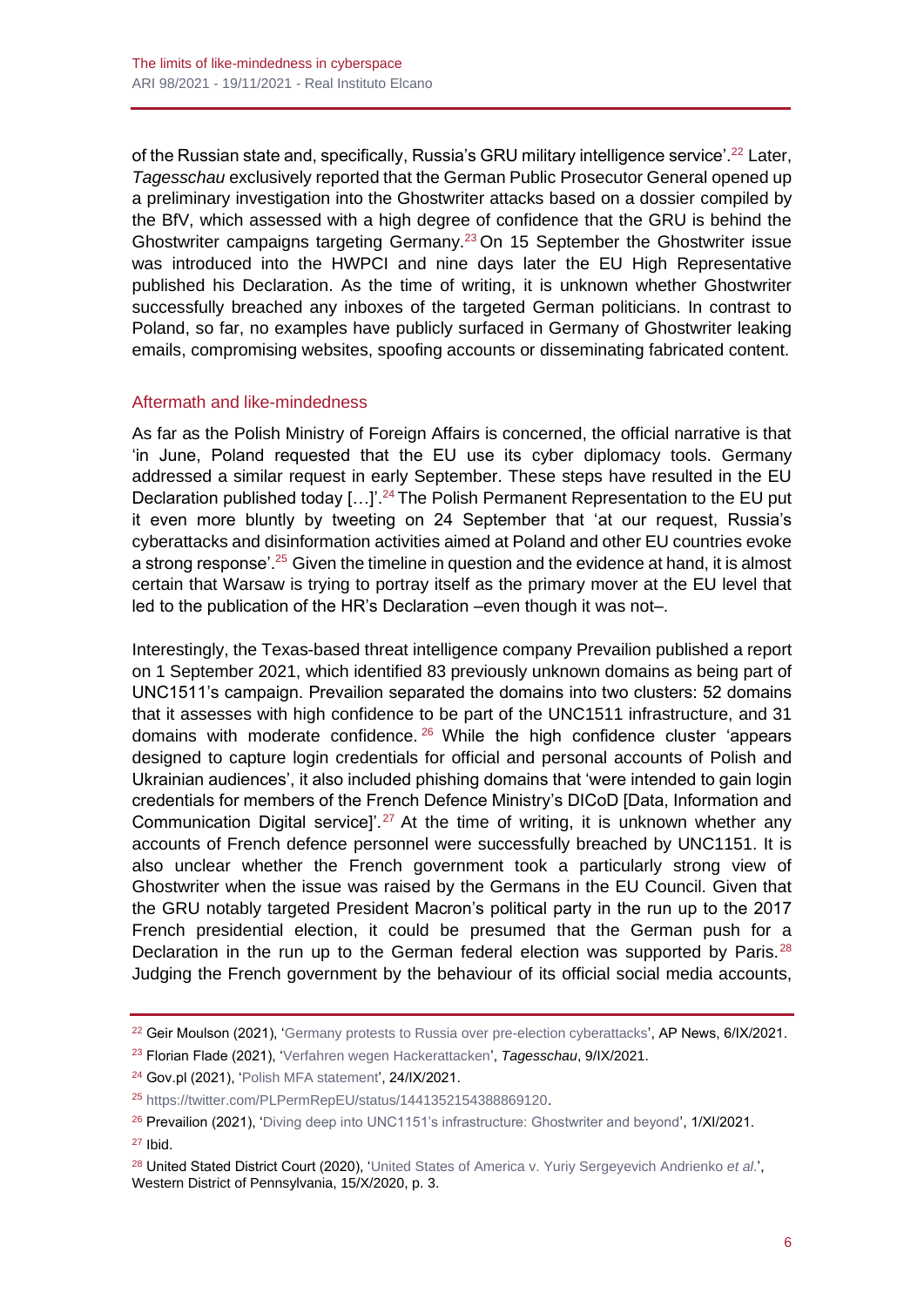however, then its utter silence when the HR published his Declaration on 24 September points toward political indifference rather than a strong sentiment on Ghostwriter. Neither the Twitter accounts of the French Ministry of Foreign Affairs, the Ministry of Defence, the French Representation at the EU, the Office of the Ambassador for Digital Affairs or the individual accounts of the French ministers and ambassadors retweeted, liked or commented on the HR's Declaration.<sup>29</sup>

Based on a comprehensive analysis of the official Twitter accounts of all the 27 EU member states, we know that 10 member states posted a supporting tweet, three merely retweeted the HR's Declaration (Estonia, Germany and Ireland), two published a written statement on their respective government websites (Poland and Slovenia) and 12 member states remained completely silent. By comparison, in reaction to the HR's Declaration on 19 July on China, 14 posted a tweet in support, four simply retweeted the Declaration (Croatia, France, Germany and Ireland), two published a written statement (Estonia and Romania) and only nine remained completely silent.

It is entirely unclear why exactly some member states choose to be more vocal on one Declaration than on others. Notably, the Slovenian government, which currently holds the rotating EU Council Presidency, published a supporting tweet on 19 July and on 24 September. However, on 24 September it additionally published a very short written statement on the Foreign Ministry's website. No written statement was published on 19 July. The Estonian and Romanian governments did the opposite, publishing written statements on 19 July, while merely retweeting the HR's Declaration on 24 September. Meanwhile, the German government has been consistent throughout by only retweeting the HR's Declaration on 19 July and 24 September, even though the latter only materialised because the German Foreign Ministry strongly pushed for an EU response. In contrast to Germany's consistency, the Polish Ministry of Foreign Affairs published a 313-word long written statement on its website on 24 September, while only publishing a supporting tweet on 19 July.

# The Confusion

Some of the differences in the public support visible on Twitter might stem from whether governments perfectly or partially align with the Declaration's content and focus. This means that even though the discussion in the HWPCI is trying to make every member state as happy as possible, differences in language, terminology used, priorities and assertions made might have been waved through for the sheer sake of achieving political agreement. We can identify several oddities in the September Declaration that could explain the Twitter behaviour of the different member states.

First, instead of clearly mentioning which EU member states were affected by Ghostwriter, the Declaration only points to 'some EU member states'. This disguises the true extent of the adversarial campaign and diffuses the importance of the EU's reaction. The same logic also holds true for the Declaration's notion that member states 'associated these activities with the Russian state'. A more forceful Declaration could

<sup>&</sup>lt;sup>29</sup> For information see this [database.](https://docs.google.com/spreadsheets/d/e/2PACX-1vSSFicNm9I0yH8URwLF3VLfVRzrpNKdYt6gWjoolG4Gv73kngtCm3HYsbJwPZdmwWs5L5858aOC13-n/pubhtml) Philippe Léglise-Costa, the French Permanent Representative to the EU, does not seem to have a Twitter account.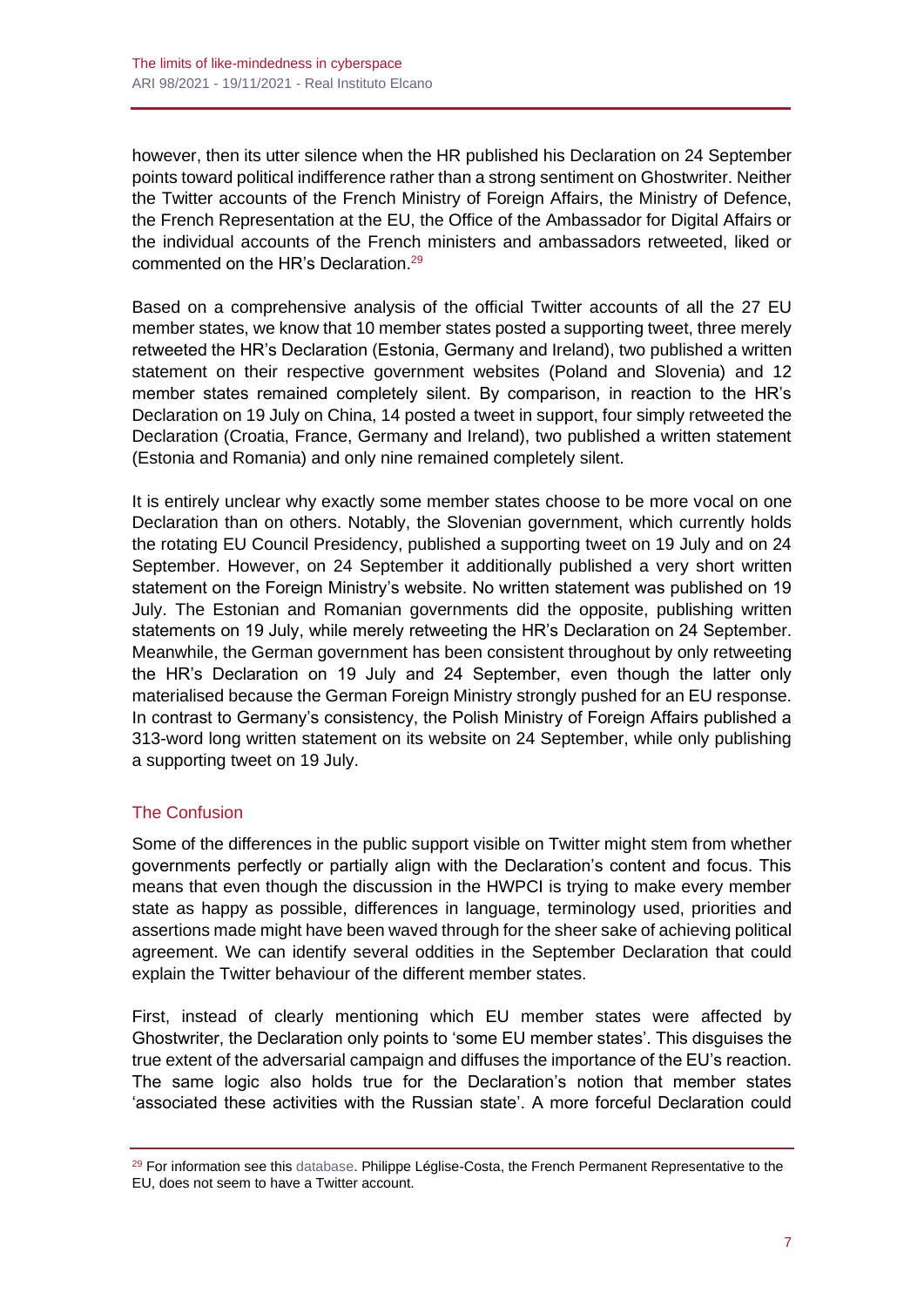have pointed to the German MFA attributing Ghostwriter to the GRU, and the assessment by Poland's Internal Security Agency and Military Counterintelligence Service that UNC1151's activity is connected to the Russian secret services. If the US attribution assessment on SolarWinds can make it into an EU Declaration then it seems rather odd to ignore the attribution statements of two EU member states.

Secondly, the Declaration strangely states that Ghostwriter's activities are 'contrary to the norms of responsible State behaviour in cyberspace as endorsed by all UN Member States […]'. However, none of the 11 norms outlined by the UN GGE and reaffirmed in the 2021 OEWG final report, touches upon the targeting of democratic institutions and processes, spreading disinformation or stealing data from the personal accounts of government officials. In fact, even if there were such a UN norm to tackle all these different aspects, it would notably be as voluntary and non-binding as all the other UN norms.<sup>30</sup>

Third, the Declaration entirely fails to make any reference to international law, nor does it point to the principle of non-intervention or violation of state sovereignty, which would be a much stronger legal foundation than urging the Russian Federation to adhere to non-binding norms.

And fourth, for the first time ever, a sentence was included to the effect that the 'European Union will revert to this issue in upcoming meetings and consider taking further steps'. This is both encouraging and troubling. It is encouraging because the EU Council essentially commits itself to dig deeper into the Ghostwriter campaign. But it is also troubling because the only other tool left in the EU cyber diplomacy toolbox is cyber sanctions –whose effectiveness and cost imposition tends to be close to zero–.<sup>31</sup>

#### *Like-mindedness outside the EU*

Public support for the HR's Declaration outside the EU was very timid. Five of the six European non-EU NATO member states (Montenegro, North Macedonia, Norway, Iceland and Turkey) did not voice any public support for the Declaration. Neither did any of the EFTA countries, nor the governments of Georgia, Ukraine or Japan. Among the [Five Eyes countries,](http://www.realinstitutoelcano.org/wps/portal/rielcano_en/contenido?WCM_GLOBAL_CONTEXT=/elcano/elcano_in/zonas_in/wp11-2021-soesanto-the-19th-july-divided-or-united-in-cyberspace-from-eu-nato-five-eyes-japan) four posted a supporting tweet -of which two did not bother to retweet, link or even mention the HR's Declaration itself (the UK and Canada)–. The British Minister for European Neighbourhood & the Americas, Wendy Morton, was the only high-ranking UK government official to post a supporting tweet. Her tweet was notably retweeted by the UK Mission to the EU but was not picked up by the UK FCDO nor received any attention from the British Foreign Secretary, Liz Truss. A similar dynamic played out in New Zealand, with the supporting tweet only being published by the New Zealand Mission to the EU, which has a mere 992 followers. Given that the US-

<sup>&</sup>lt;sup>30</sup> Swiss Federal Department of Foreign Affairs (2021), 'Eleven norms of responsible state behaviour in [cyberspace'](https://www.eda.admin.ch/eda/en/fdfa/fdfa/aktuell/newsuebersicht/2021/04/uno-cyber-normen.html), 7/IV/2021.

<sup>31</sup> Stefan Soesanto (2021), ['Europe has no strategy on cyber sanctions'](https://www.lawfareblog.com/europe-has-no-strategy-cyber-sanctions), *Lawfare*, 20/XI/2021.